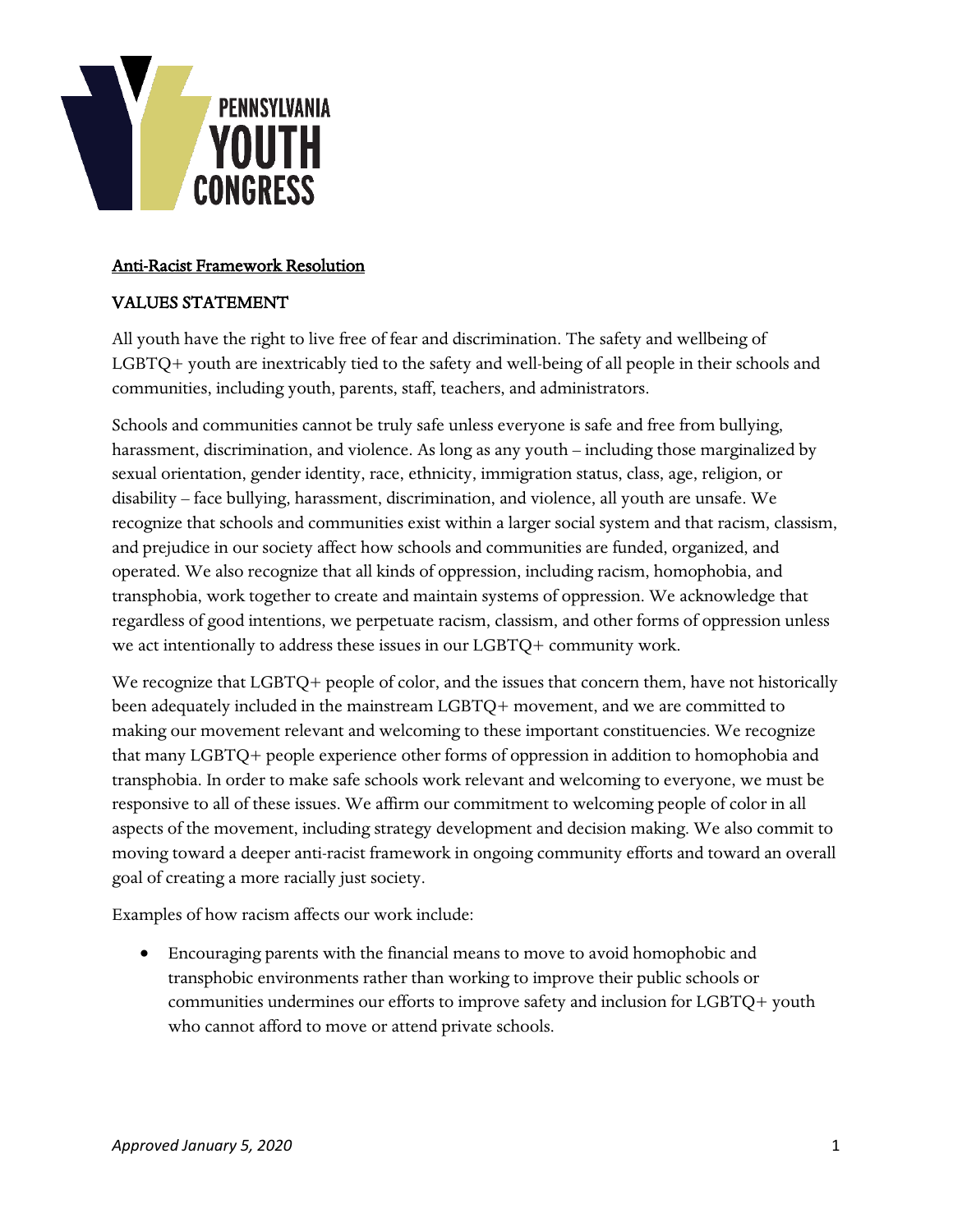

- Zero tolerance discipline policies are disproportionately used against youth of color and poor youth because these policies exist in the larger system that is racist and classist. Supporting these policies perpetuates a system of punishment that harms youth of color and perpetuates racism.
- Comparing racism and homophobia or transphobia by elevating one form of oppression over the other undermines work to address racism. For instance, saying that "if these were racial slurs, the schools would be doing something about it" implies that racism in schools is adequately dealt with.
- Focusing only on increasing the numbers of youth of color in our movement can be counterproductive. A truly diverse movement cannot be achieved or maintained unless we ensure that we are addressing the substantive issues relevant to youth of color and are creating safe spaces for youth of color (e.g. location, staff, willingness to confront oppression as it arises).
- Assuming that youth of color will be less open to topics related to sexual orientation and gender. When we make these assumptions we risk excluding individuals as well as entire school districts and communities.
- Supporting the nomination of a person of color to an organization's board of directors simply because that person adds "diversity" to the group can be tokenizing. Diversity without intention does not adequately address and may perpetuate institutionalized racism. At the same time, fear of tokenism should not serve as a rationale for the failure to diversify decision-making bodies. Organizations must work consciously and conscientiously to integrate all board members, staff, and volunteers into their hiring, advancement, leadership, retention, and professional development practices.

Examples of how we can take steps to work toward a racially just and anti-racist movement and be welcoming to people of color in all aspects of our community work, include:

- Ensuring that our meeting spaces are accessible and welcoming to people of color.
- Ensuring that we advertise our events and meetings in ways likely to reach communities of color.
- Collaborating with organizations and groups that employ and work with people of color, which is particularly important for organizations that are not themselves racially diverse.
- Openly supporting the work of groups working against racism and/or on behalf of youth and communities of color (e.g., signing on to petitions, attending events, co-sponsoring events).
- Including people of color in all aspects of our work.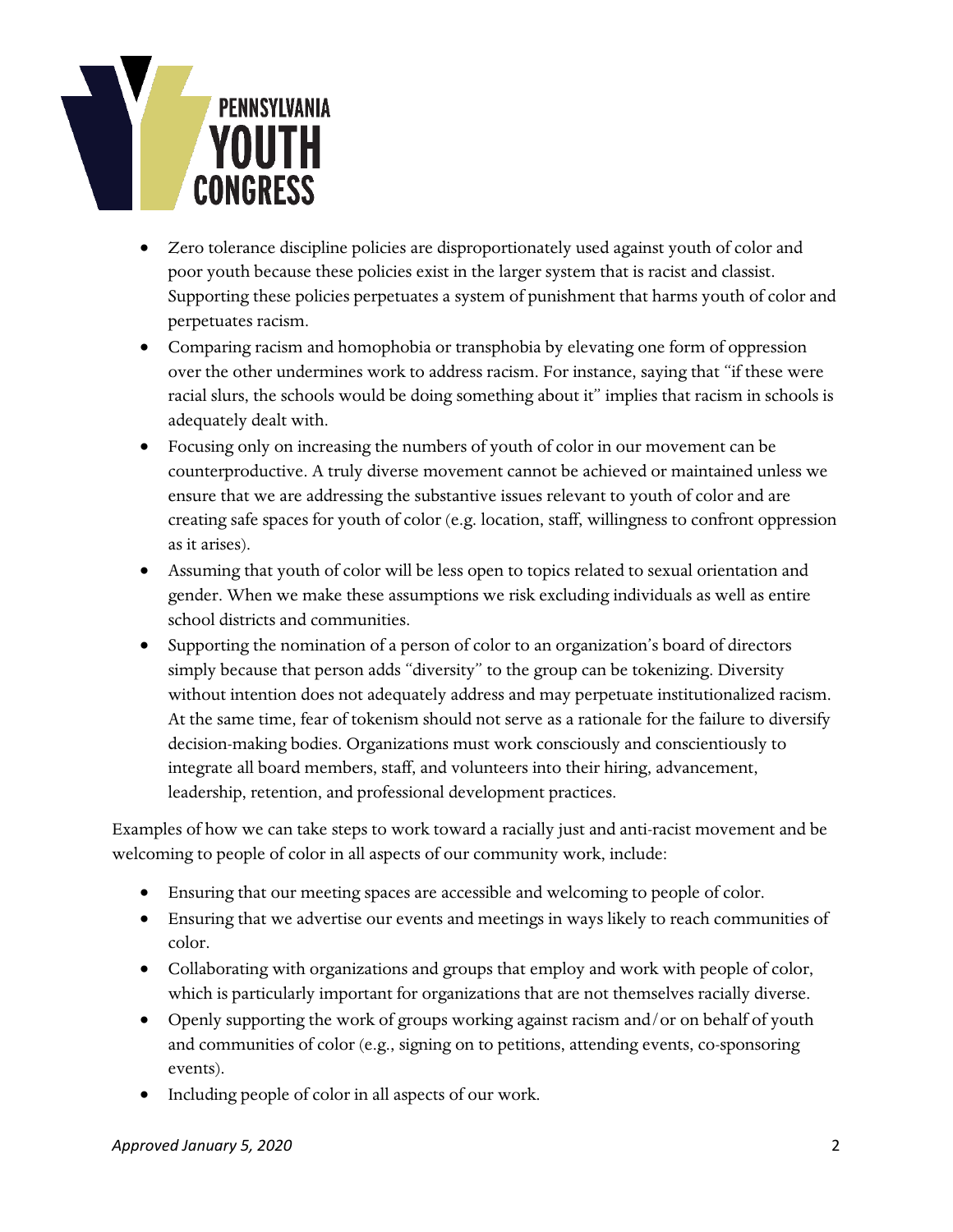

- Actively valuing multiple perspectives in our discussions and decision-making.
- Educating ourselves and our colleagues about oppression and privilege in a systemic way through staff development and ongoing conversations.
- Reviewing our organizations' mission and vision statements and goals to determine if there are ways that our organizations can more directly address racism.
- Seeking input from groups focused on serving communities of color on strategy development.
- Ensuring that we frame safe schools work broadly enough that it embraces the efforts of the many groups that work against discrimination and on behalf of LGBTQ+ youth, including LGBTQ+ youth of color, whether this work is called "safe schools" work or something else.
- Seeking and supporting the leadership of people of color as staff and volunteers in our organization.

## STATEMENT OF ANTI-RACIST FRAMEWORK:

The PYC Foundation and its participants who work toward the safety and wellbeing of LGBTQ+ youth in our schools and communities choose to adopt an anti-racist framework by:

- Acknowledging the ways racism, oppression, and privilege perpetuate anti-LGBTQ+ bias in systems of education and within local communities;
- Ensuring that the strategies, actions, and policies that we support and employ do not undermine efforts to combat racism;
- Organizing a movement that is mindful of how the issues of racism affect safety for all in our school and local communities;
- Developing and implementing antiracist strategies that are specific to the safe schools movement, including, without limitation:
	- o practicing and modeling respectful behavior,
	- o employing anti-racist language and group dynamics,
	- o examining every situation to understand how the dynamics of racism and white privilege work in that situation;
- Diminishing and educating all people on racial privilege —individual, cultural, political, and organizational—inherent in the safe schools and larger LGBTQ+ movements; and
- Engaging in ongoing self-assessment and recognizing that doing work with an anti-racist lens is an ongoing process.